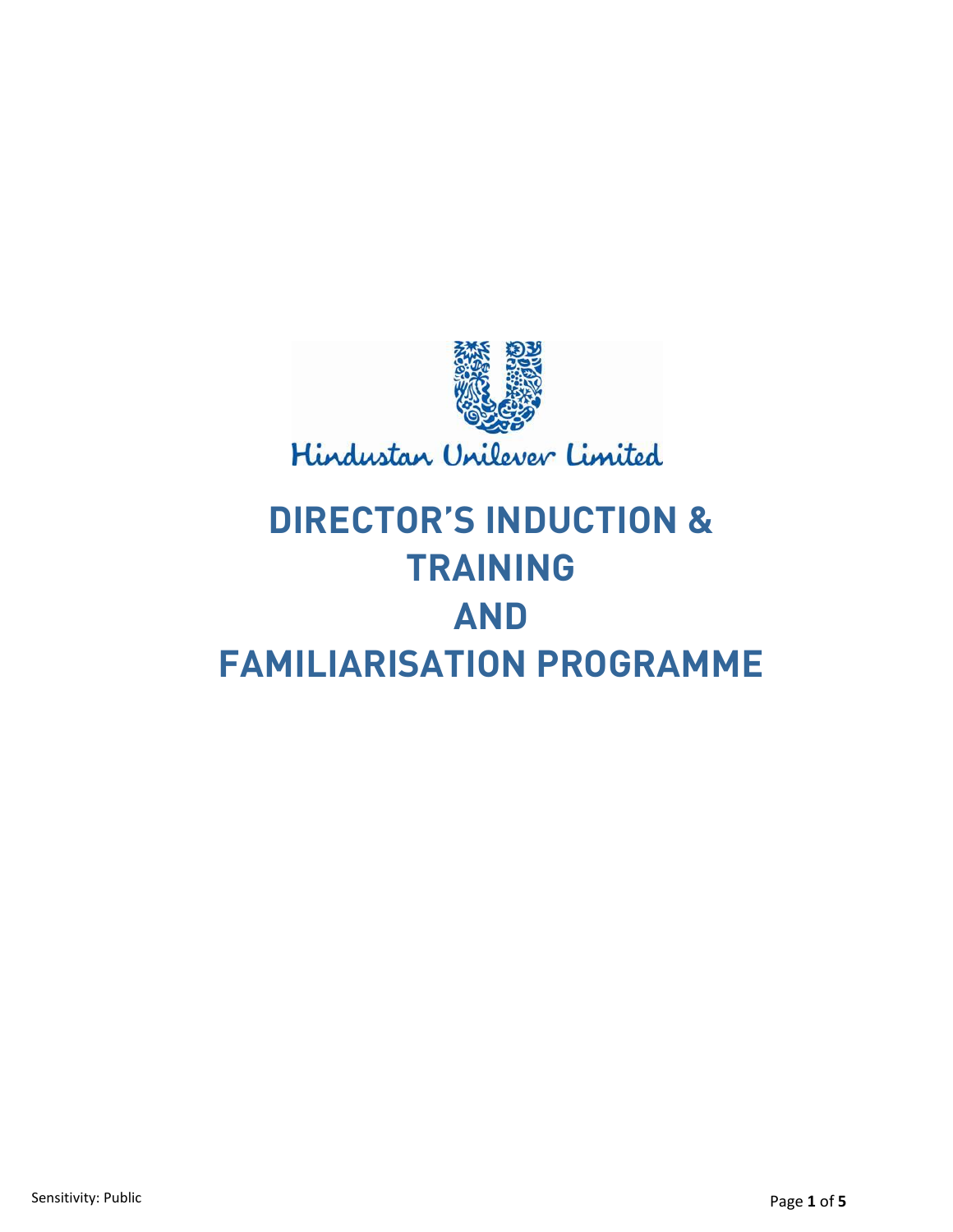# **DIRECTOR'S INDUCTION & TRAINING AND FAMILIARISATION PROGRAMME**

This document is divided into 2 parts as given herein:

Part A covers Directors Induction & Training

Part B covers Familiarisation Program for Independent Directors

# **Part – A - DIRECTOR'S INDUCTION AND TRAINING**

#### **Background**

The provision of an appropriate induction programme for new Directors and ongoing training for existing Directors is a major contributor to the maintenance of high corporate governance standards of the Company. The Chief Executive Officer and Managing Director and the Company Secretary are jointly responsible for ensuring that such induction and training programmes are provided to Directors.

The Independent Directors also request management to provide detailed understanding of any specific project, activity or process of Hindustan Unilever Limited (HUL/Company). The management provides such information and training either at the meeting of Board of Directors or otherwise.

#### **Induction**

The induction process is designed to:

- a. build an understanding of HUL, its businesses and the markets and regulatory environment in which it operates;
- b. provide an appreciation of the role and responsibilities of the Director;
- c. fully equip Directors to perform their role on the Board effectively; and
- d. develop understanding of Company's people and its key stakeholder relationships.

The Company Secretary shall provide new Directors, both Executive and Non-Executive, with a briefing on their legal and regulatory responsibilities as Directors. This includes provision of a Directors' Induction kit containing general information on Company's Structure, Key Policies of the Company, Brief profile of the Board of Directors, Role and Responsibility of the Directors and necessary disclosure forms. The Chief Executive Officer provides a briefing on Company's current structure and performance of business.

The induction briefing for Non-Executive Independent Directors includes interactive sessions with Management Committee Members, Business and Functional heads, Auditors and a visit to market or any plant.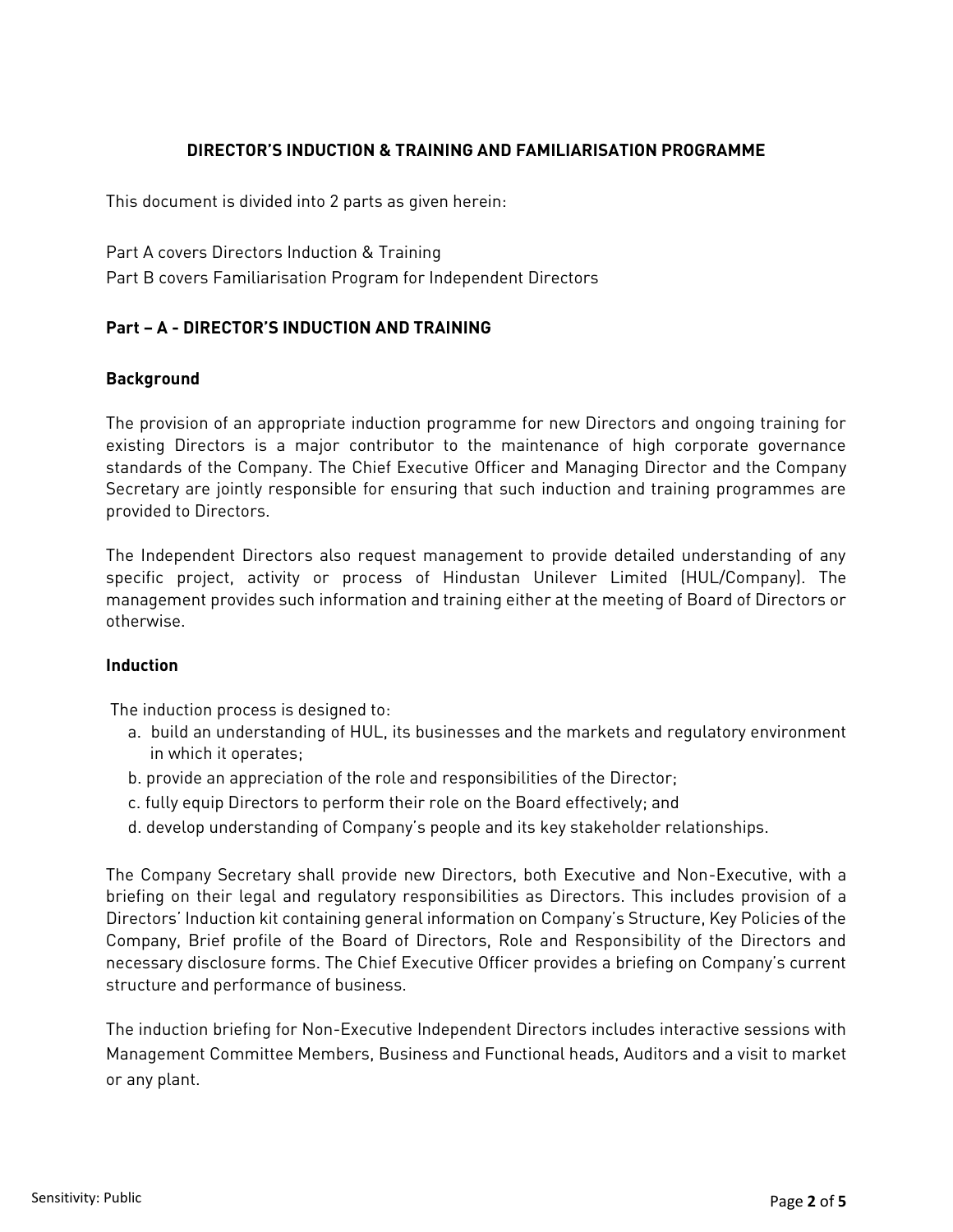## **Training**

The Company Secretary keeps the Board briefed on legal and regulatory development relevant to the Company and the Directors. The Company Secretary ensures that the programme to familiarise the Non-Executive Directors with the business is maintained over time and kept relevant to the needs of the individuals involved and the Board as a whole. Based on the yearly performance evaluation of the Board and individual Directors, the Chairperson shall in consultation with the Chairperson of the Nomination & Remuneration Committee agree on the Training and Development needs of the Board as a whole and decide on action plan for each year. The Company Secretary shall be responsible for implementation of such plan and Chairperson of the Company shall regularly review the same.

In addition to the extensive induction and training provided as part of the familiarization programme, the Independent Directors are also taken through various business and functional sessions in the Board meetings including the Board meetings to discuss strategy.

### **PART – B - FAMILIARISATION PROGRAMME FOR INDEPENDENT DIRECTORS**

The Board familiarisation programme comprises the following:

- Induction programme for new Independent Directors,
- Immersion sessions on business and functional issues,
- Strategy sessions

All Directors on their appointment are taken through a detailed induction and familiarisation programme when they join the Board of your Company. The induction programme is an exhaustive one that covers the history, culture and background of the Company and its growth over the last several decades, various milestones in the Company's existence since its incorporation, the present structure and an overview of the businesses and functions. The programme also covers the Unilever Compass Commitments.

The Chief Executive Officer and Managing Director and the Company Secretary are jointly responsible for ensuring that induction and training programmes are conducted for Directors. The Chief Executive Officer and Managing Director, provides an overview of the organisation, its history, culture, values and purpose. The Management Committee Members and Functional Heads take the Directors through their respective businesses and functions. As a part of induction programme, the Directors also visit the Company's manufacturing locations and undertake market visits to understand the operations of the Company. The Directors are exposed to the Board constitution, procedures, matters reserved for the Board and major risks facing the business and mitigation programs. The Independent Directors are made aware of their roles and responsibilities at the time of their appointment and a detailed Letter of Appointment is issued to them.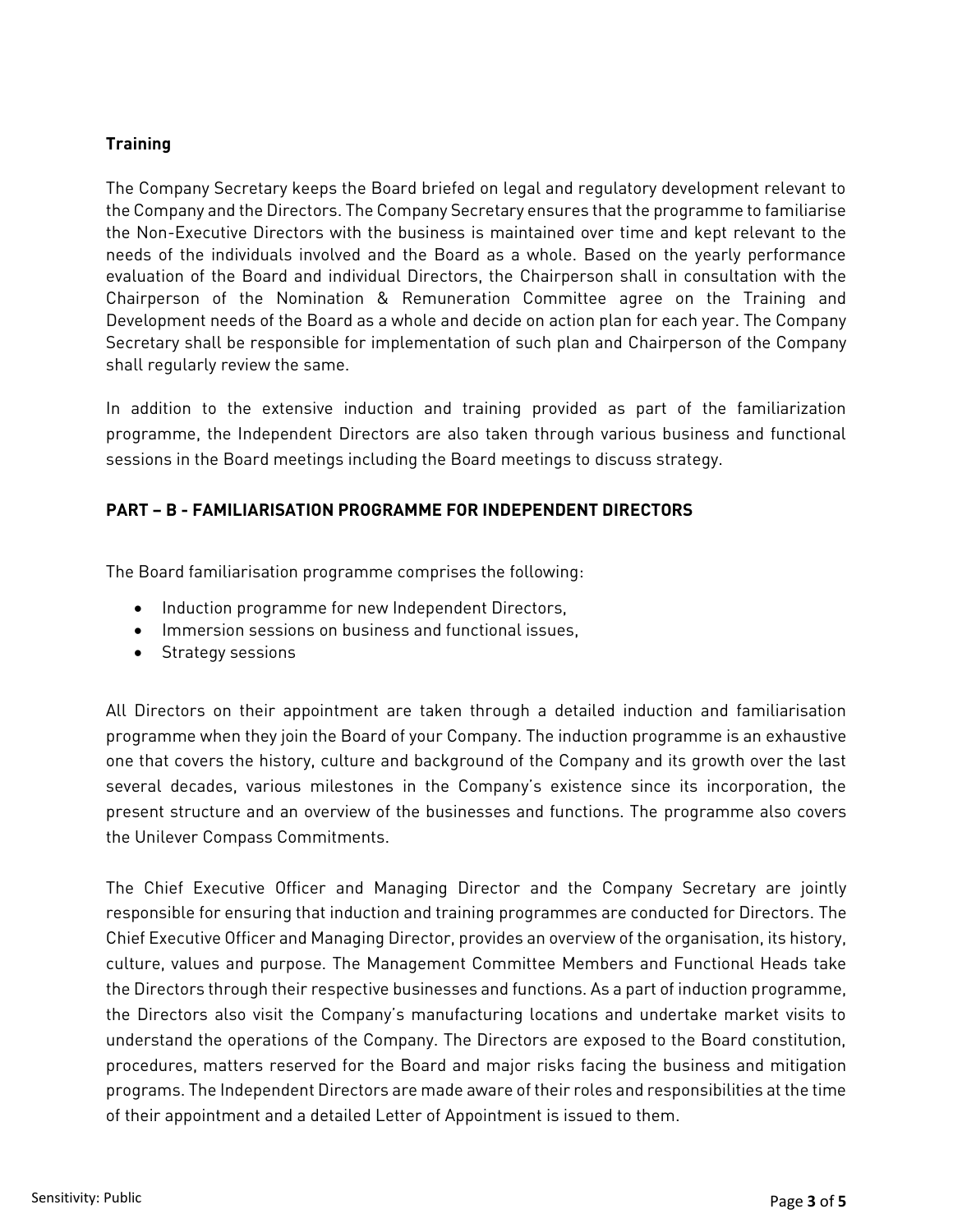In the Board Meetings, immersion sessions deal with different parts of the business and bring out all facets of the business besides the shape of the business. These immersion sessions provide a good understanding of the business to the Directors. Similar immersion sessions are also convened for various functions of the Company. These sessions are also an opportunity for the Board to interact with the next level of management. To make these sessions meaningful and insightful, pre-reads are circulated in advance. Deep dive sessions are also organised on specific subjects for better appreciation by the Board of its impact on the business. There are opportunities for Independent Directors to interact amongst themselves every quarter and many themes for such immersion sessions come through on account of these structured interactions and meetings of Independent Directors. The process of Board Evaluation also throws up areas where the Board desires focused sessions.

Every year, Strategy Board Meeting is organised generally at a location where the Company has an office or an establishment. It provides the Board an opportunity to understand Company's footprint in that market and also interact with Company's leadership and business teams in that market. The strategy session focuses on the strategy for the future and covers all parts of the business and functions, the course corrections, if any, required to be undertaken and gives a good perspective of the future opportunities and challenges.

For the financial year 2021-22, two full day Board Strategy Meeting was conducted which included detailed presentation on key topics concerning the overall Company's strategy including consumer & market insights, strategy for the business divisions of the Company i.e. Food & Refreshments, Beauty & Personal Care and Home Care as well as key updates on Customer Development, Supply Chain, Research & Development function. An update on the Compass Sustainability Priorities and the Company's Environmental, Social and Governance (ESG) strategy were made to the Board. In addition, an update on Corporate Governance, Digital Impact on Indian landscape, Re-imagine HUL's journey to an 'Intelligent Enterprise', Talent Capabilities were also presented to the Board.

In order for the Directors to exercise their judgement and discharge their duties with sufficient knowledge, the Directors are updated with changes in laws, regulations, relevant judicial or regulatory orders, and compliance requirements during the Board meetings.

The details of training programme attended by Independent Directors forms part of the document as Annexure A:

\*\*\*\*\*\*\*\*\*\*\*\*\*\*\*\*\*\*\*\*\*